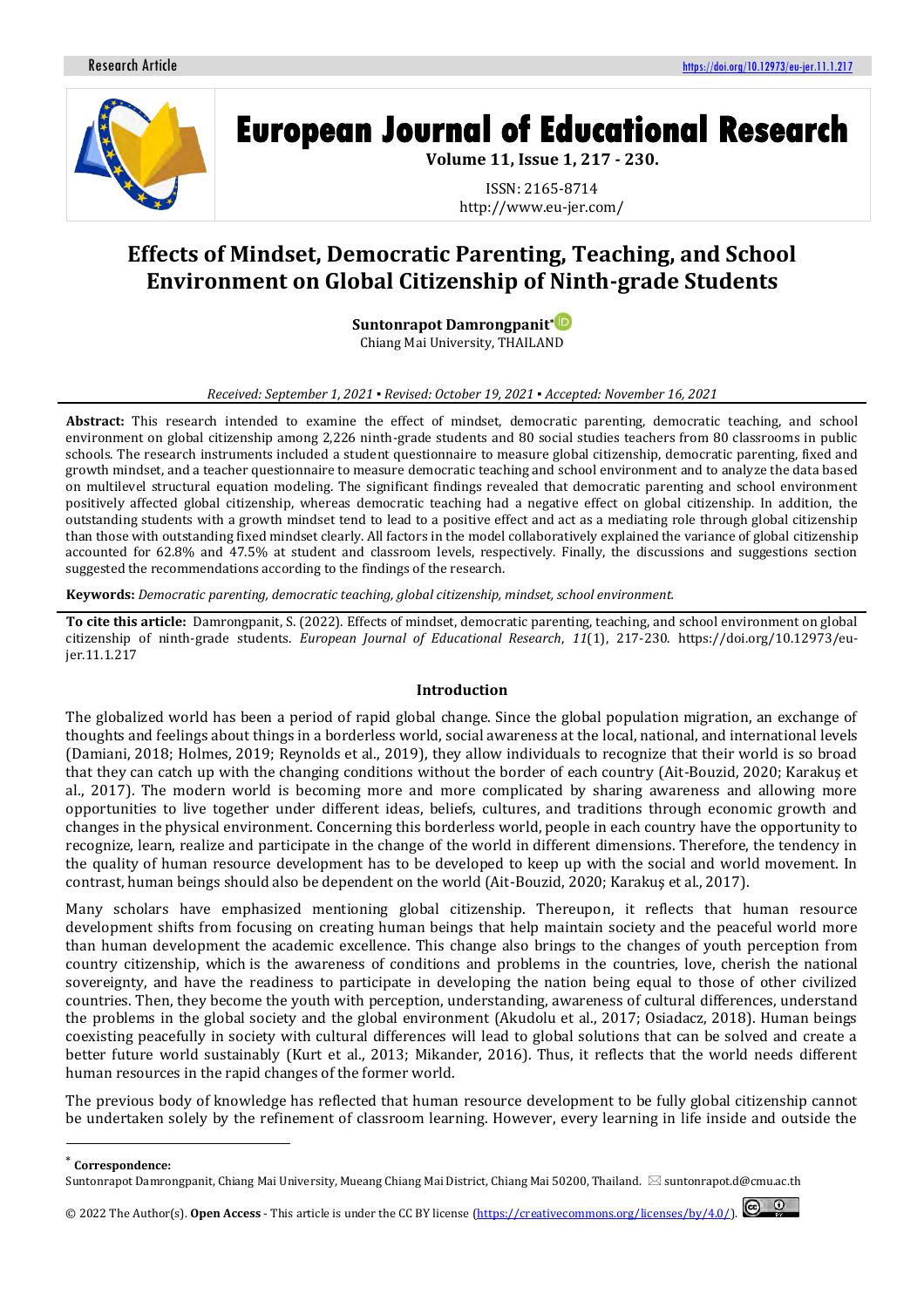classroom, both in school and in their families, influences youth's shaping in building awareness and appreciation. Then they desire to be part of a confusing and complicated global society now and in the future (Reynolds et al., 2019). In the past, the researcher summarized the results of the synthesis of four key factors affecting the drive of global citizenship (Altıkulaç & Yontar, 2019; Bennell, 2015; Damiani, 2018; Gordon, 2014; Mathews, 2016; Pinjai & Damrongpanit, 2020) namely 1) internal factors of students such as attitude toward politics, determination, nationalism, and patriotism, digital competency, 2) teachers' role, curriculum, and teaching activities such as democratic teaching method, social study content, and textbook, 3) social and school environment such as social network, interdependent in social, and 4) child-rearing such as democratic parenting. Unfortunately, the mindset is the predominant factor in explaining the intrinsic behavior of specific individuals whose clues have not been studied to describe global citizenship clearly.

Mindset is the primary key to explain human behavior and abilities. Findings from several previous research have played an essential role in explaining the critical role of mindset. It plays in motivating individuals not only to discover their learning potential but also to discover and develop their ability to live their lives (Degol et al., 2018), social interaction (Gummesson & Remedios, 2018; Ryazanov & Christenfeld, 2018), satisfaction with peacefully social life (Puente-Díaz & Cavazos-Arroyo, 2017; Waithaka et al., 2017). Including having a role as a mediator between several causal relationships (Huang et al., 2018; Lou et al., 2017; Puente-Díaz & Cavazos-Arroyo, 2017; Schroder et al., 2019). They show that mindset affects the behavior of individuals in different dimensions, but, unfortunately, much of the previous research supports mindset's effect on learning ability. However, they have to lack empirical evidence supporting the association of mindset on the skills and attributes of future citizens.

Thailand has initiated the focus on developing diverse abilities of learners in cognitive, affective, and psychomotor domains, recognizing the preparation and development of the country's youth into a new world. It can be seen that taking part in the global society is no less important than the importance of creating intellectually outstanding youth. Therefore, it appears as a guideline for the learners' development in the curriculum covering all levels of education. Nevertheless, Thailand with the proper circumstance of the students' development to be complete global citizens differing from foreign countries (such as political revolution as democratic governance with the monarchy, education policy fully linked to political changes, attitudes or academic expectations of teachers and parents, parenting rearing style according to Thai traditions, and so forth) may also contain complex and different conditions describing the success of the students' development. Consequently, it is interesting that the development of global citizenship in globalization is the crucial factor in how it will affect students' global citizenship. Besides, the mindset will influence all aspects of the students, how the different growth and fixed mindsets interact with each factor in the way of influence on global citizenship.

## **Literature Review**

## *Global Citizenship*

"Global Citizenship" is the interested character of individuals and is the trait that the global scholars expect. They have the perspective and belief as to the quality human resource character for the coexistence of diverse human beings in beliefs and practices under the advancement of traveling and communication. It transforms a world with borders between countries to become a borderless world and changes the whole world by having more creativity while it is full of troubles. Therefore, the preparation of human resources in the modern world is not a separate process for each country. It rather means the preparation of people with the ability to coexist wherever they are in the world (Akudolu et al., 2017).

As a literal meaning, although global citizenship has been mentioned for a while, there is not enough concise meaning with the clearly appropriate explanation in different societies (Reynolds et al., 2019). However, many scholars refer to the framework of the global citizenship study from the United Nations Educational, Scientific and Cultural Organization (UNESCO, 2015) that explains that the characteristics of youth born with global citizenship attribute consist of three elements: 1) the cognitive domain, the attribute of a knowledgeable person, and analytical thinking skills for understanding issues relevant to local, national and international circumstances leading to cooperation and interdependence in a global society; 2) the socio-emotional domain, the attribute of the students with a sense of human value, the value of sharing responsibility, sincerity, and unity including respect for differences and diversity; 3) the behavioral domain, the attribute of the students with practical and responsible behavior for the local community, society, nation, and world for peace and sustainability. These three elements are essential that many countries rely on for curriculum design as well as teaching and learning activities focusing on youth development in each country, such as developing content in the curriculum of Global Citizenship promotion (Ait-Bouzid, 2020; Massey, 2014), developing teachers to manage learning following Global Citizenship guidelines (Damiani, 2018), developing textbooks (Karakuş et al., 2017; Mikander, 2016). In addition, the researcher also suggested that the development of the students should prioritize with the cognitive domain. Therefore, it will increase the success in student development (Damiani, 2018) through the various interesting learning management methods such as problem-solving activities, group work, roleplays, simulations, opinion-gap activities, and information-gap activities. Furthermore, the mentioned example of learning management should emphasize the students' role as learner-centers (Ait-Bouzid, 2020), spread across a wide range of subjects without specifying only on specific subjects (Akudolu et al., 2017).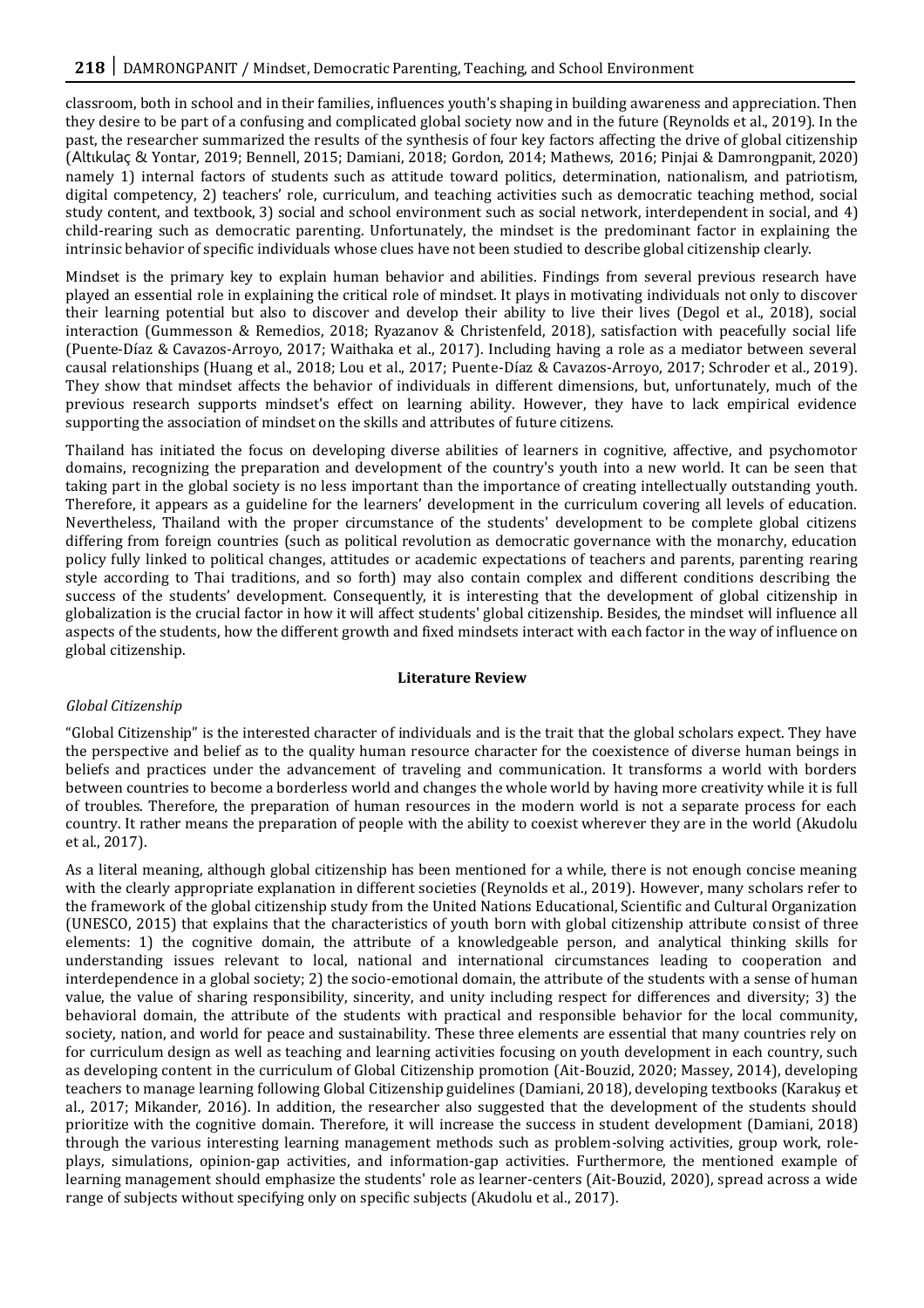## *Democratic Parenting*

Family is an essential foundation for building people. It is not only a place to nurture an individual to have complete health both physically and mentally, but a family is also a place for cultivating and transmitting ideas, beliefs, morals and ethics, spiritual ideology towards living and perception of one's own role in society from early life (Clark, 1983; Damiani, 2018; Shaffer & Kipp, 2010; Wray-Lake & Flanagan, 2012). When the family foundation is qualified, it inevitably leads to a quality child refinement process as well. According to the past knowledge synthesis, it was revealed that a family with good educational background affects the child's chances of obtaining a higher education and the use of inductive reasoning without corporal punishment (Gamez-Guadix & Almendos, 2016). Moreover, it was also found that families who played roles as friends, teachers, trustful people always create a good atmosphere for living together, recognize the value of oneself and society, and have good self-management. They will influence the child's development in self-awareness, self-management, social awareness, relationship skills, responsibility, and decisionmaking. When children grow up, they become citizens with positive social interactions, emotional resilience and mental well-being, academic success, and healthy relationships (Miller et al., 2018; Warren et al., 2018). Even though knowing child parenting affects child development, each society's traditions and beliefs globally come up with the diversified style of child parenting (Baumrind, 1991), such as democratic, overprotective, permissive, and authoritarian (Kosterelioglu, 2018). Furthermore, the findings of the study support that democratic parenting is the child parenting with the effect on academic success, achievement goal orientation, empathy behavior on prosocial, and global citizenship (Pinjai & Damrongpanit, 2020; Saltalı, 2018; Syahril et al., 2020; Wray-Lake & Flanagan, 2012).

## *Democratic Teaching*

It is a well-known fact that quality teaching and learning management methodologies target at developing the knowledge and necessary skills to acquire knowledge for the quality of human resources in each country, and lead the country to gain more competitive advantages on the world stage, however; the concept of learning management has changed in this new world, with the need for human resources rather than intelligence. Notably, there should be the one who can be the successor and maintain a peaceful world under diversity and distinction. Therefore, the teaching methodologies of the teachers play an essential role in helping to develop, orientate or stimulate awareness of living a life with value as global citizenship (Arthur & Wright, 2001; Griffith, 1998). According to the past documentary research findings, it was found that the preparation of human resources for the modern world living in many countries around the world; most of them focus on a development approach called "Global Citizen Education" (GCE) to serve as a guideline for creating courses in the curriculum. It is not only to develop academic knowledge and skills, but it also cultivates global citizenship characteristics through content and each subject activity likewise. In principle, GCE is flexible; as a result, the teachers in each country can be adapted for teaching and learning for each subject under different age ranges. The scope of knowledge development of important learners can be summarized in many aspects such as poverty, globalization, migration, human right, social justice, democratic society, land grabbing, fair trade, child labor, global garment supply chain, social movement, climate change, and UN and NGO (Ait-Bouzid, 2020; Karakuş et al., 2017). The main goal of studying GCE is to provide students with critical thinking and awareness of phenomena occurring in the world, world development with sustainability, globalized world, international cooperation as well as the harmonious coexistence between human differences in race, environment, culture, and economy to become unity in the world (Karakuş et al., 2017; Massey, 2014). It can be said that GCE is appropriate for the development of knowledge, attitudes, and practical skills in a global society (especially global issues) other than those used in their own traditional culture (Damiani, 2018; Mathews, 2016).

## *School Environment*

It cannot deny that the school environment is an important crucial factor affecting perception, understanding, or imitation from behavioral models since it has a complex structure both physically and socially (Kim & Chun, 2018; Loukas, 2007). In Thailand, each student spends at least 6-7 hours per day in school as for educational culture, focusing primarily on the cognitive domain. Especially at the secondary level as the age of searching for their own identity, this gives a high opportunity to learn and imitate from the models both in real-life situations and people in real situations as well as through online media (Bandura, 1977; Kearney & Levine, 2020). Consequently, the school environment affects the development of knowledge, skills, and desirable characteristics of the students no less than teaching and learning activities. The results of the review literature disclosed that the students are always interested, try to understand, imitate, and adhere to what they are impressed with, practical, and valued (Neuenschwander et al., 2018; Park et al., 2018). Therefore, whenever people involved with students are friendly, intimate, value or show social skills and social interaction or global citizenship, these things have the potential to be conveyed to the perception and importance of students eventually (In et al., 2019; Kim & Chun, 2018). The crucial features of the school environment affecting global citizenship include schools with good relationships among members of the organizations, physical arrangements facilitating the promotion of global citizenship, and awareness building on the equality of student expression (Gaudelli, 2016; Pinjai & Damrongpanit, 2020; Wahrman & Hartaf, 2019).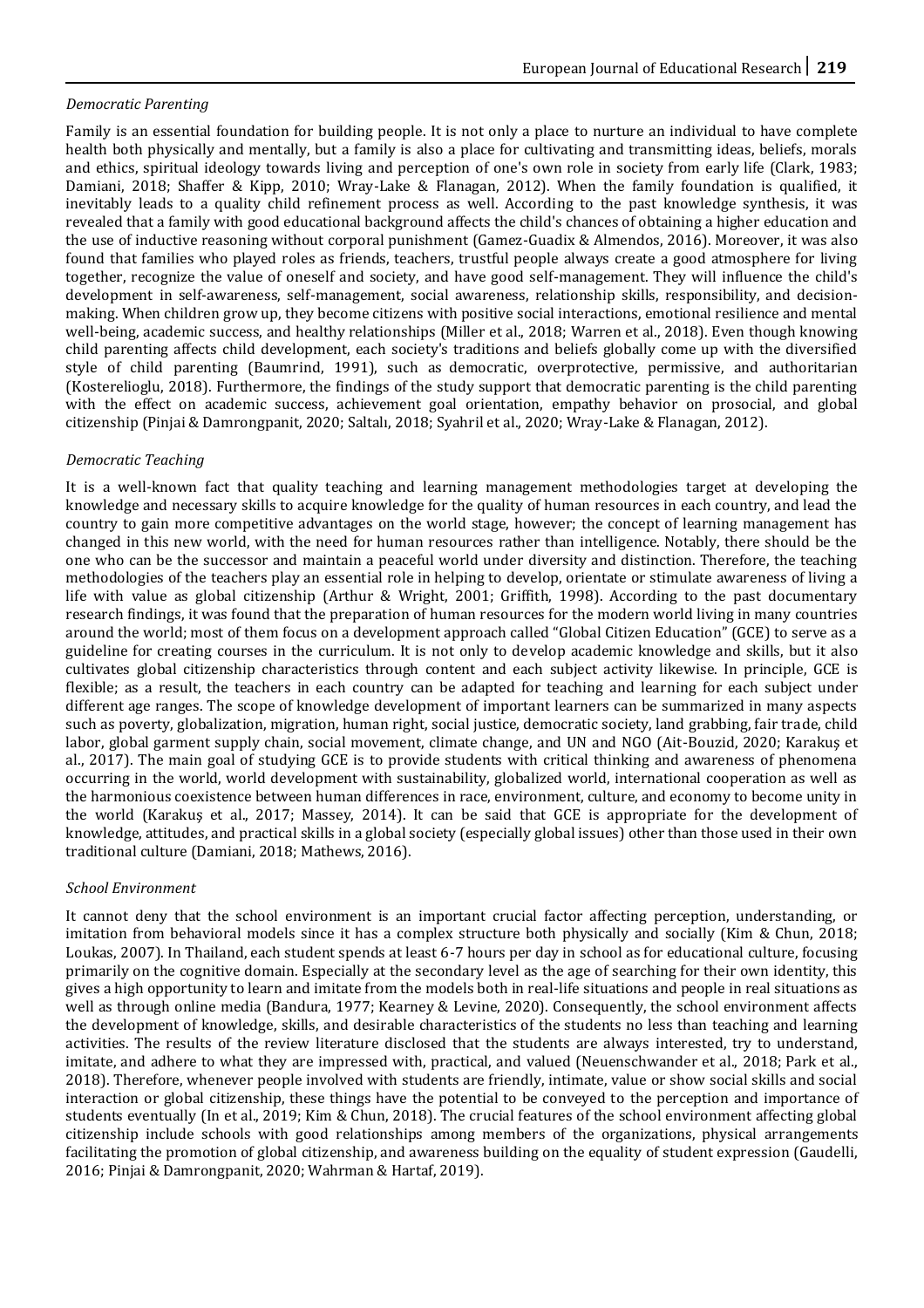#### *Mindset*

The mindset concept is concerned with beliefs about intrinsic human abilities. Theoretically, the implicit theory can describe two such beliefs (Blackwell et al., 2007); 1) Incremental Theory is the belief that human intelligence and abilities can be developed when the person concentrates and exerts enough effort called a growth mindset, and 2) Entity Theory, is the belief of a person with the thought of human intelligence or abilities have different peculiarities and can be used to learn things, however; it cannot change much from what was initially called a fixed mindset. Nevertheless, the present research can conclude that the growth mindset has a positive effect on the development of students' abilities; that is, the students with the growth mindset belief not only have a high academic achievement (Damrongpanit, 2020; Degol et al., 2018; McClendon et al., 2017), but also several desirable traits tend to emerge, including self-monitor (Bittner & Heidemeier, 2013), high effort and improvement (Rhew et al., 2017), challenge work (Cho et al., 2018), grit (Huang et al., 2018), self-discipline (McClendon et al., 2017), extend skill and knowledge (Mrazek et al., 2018), leadership and proactive personality (Caniëls et al., 2018) voluntary (Han et al., 2018) and social skill (Gummesson & Remedios, 2018) more than those who have the belief as to the fixed mindset (Mrazek et al., 2018; Seaton, 2018). In accordance with some mentioned findings, it is noted that many of the variables associated with the mindset are clearly linked to the global citizenship and learning management practices for developing 21st-century students.

As described above, regardless of what aspect of the student's development is aimed, the important final goal is human resource acquisition responding to changes in the globalization era, which is a world without borders. There are different social and cultural connections leading to the development of the country meanwhile many problems and conflicts occur in the world.

Therefore, the significant key for solving the problem is future generations of youth with recognition attributes, coexistence awareness in a global society with physical, social, and cultural differences. They desire to participate in the situation of the global problem as their own problems, respect the rights and fairness while being able to learn various knowledge around the world for a lifetime. Therefore, the researcher formulated the following significant research questions; (a) Will the key factors influencing global citizenship such as democratic parenting, democratic teaching, and school environment, continue to have the common effect on students' global citizenship and how? and (b) Will the two mindsets play a role as mediators according to all factors affecting the global citizenship as a result of past research? In this study, the researcher determined the study scope on the structure of the relationship between variables among ninth-grade students because they were clearly initiating into adolescence, start to find one's identity and socialize, and most importantly, it is the age with the use of portable electronic devices to communicate and learn the wider society. The researcher thereupon expects that when obtaining the detailed research's finding, the researcher will be able to suggest guidelines for the development of students integrated into different groups for parents, teachers, and school administrators in the future.

#### **Methodology**

## *Research Goals*

The objectives of this research were to examine the validity of the multilevel structural equation model influencing global citizenship and to investigate the roles of both Growth Mindset and Fixed Mindset in the causal relationship between the three major causal factors consisted of democratic parenting, democratic teaching, and school environment on ninth-grade student's global citizenship.

## *Samples*

Samples of this research were employed with 1) 80 social studies teachers in public schools, 17 males and 63 females, and 2) 2,226 ninth-grade students, 762 males, and 1,464 females. The principle of determining the number of samples was from the total number of 112 parameter values in the model. The estimation of the number of samples for the multilevel analysis model was 10-20 times per parameter value (Hair et al., 2010; Schumacker & Lomax, 2010), so the minimum sample size should be approximately 2,240 individuals. Moreover, the average number of students per class was estimated at 30, resulting in approximately 75 students/room in each social sciences teacher per class. Both students and teachers were sampled from multistage random sampling, starting with teachers from each province, each school, and each person who could access and schedule an appointment with all 80 teachers. Later on, the data will collect from the students from the sample group of teachers, 1 classroom per teacher.

## *Research Instruments and Data Collection*

Data were collected from 1) a 77-item student questionnaire measuring global citizenship, democratic parenting, and mindset variables, and 2) a 23-item social studies teacher questionnaire measuring democratic teaching and school environment variables. Both questionnaires were five-Likert Scale questionnaires (1=strongly disagree, 5=strongly agree). The measurement scope for each variable was defined as follows.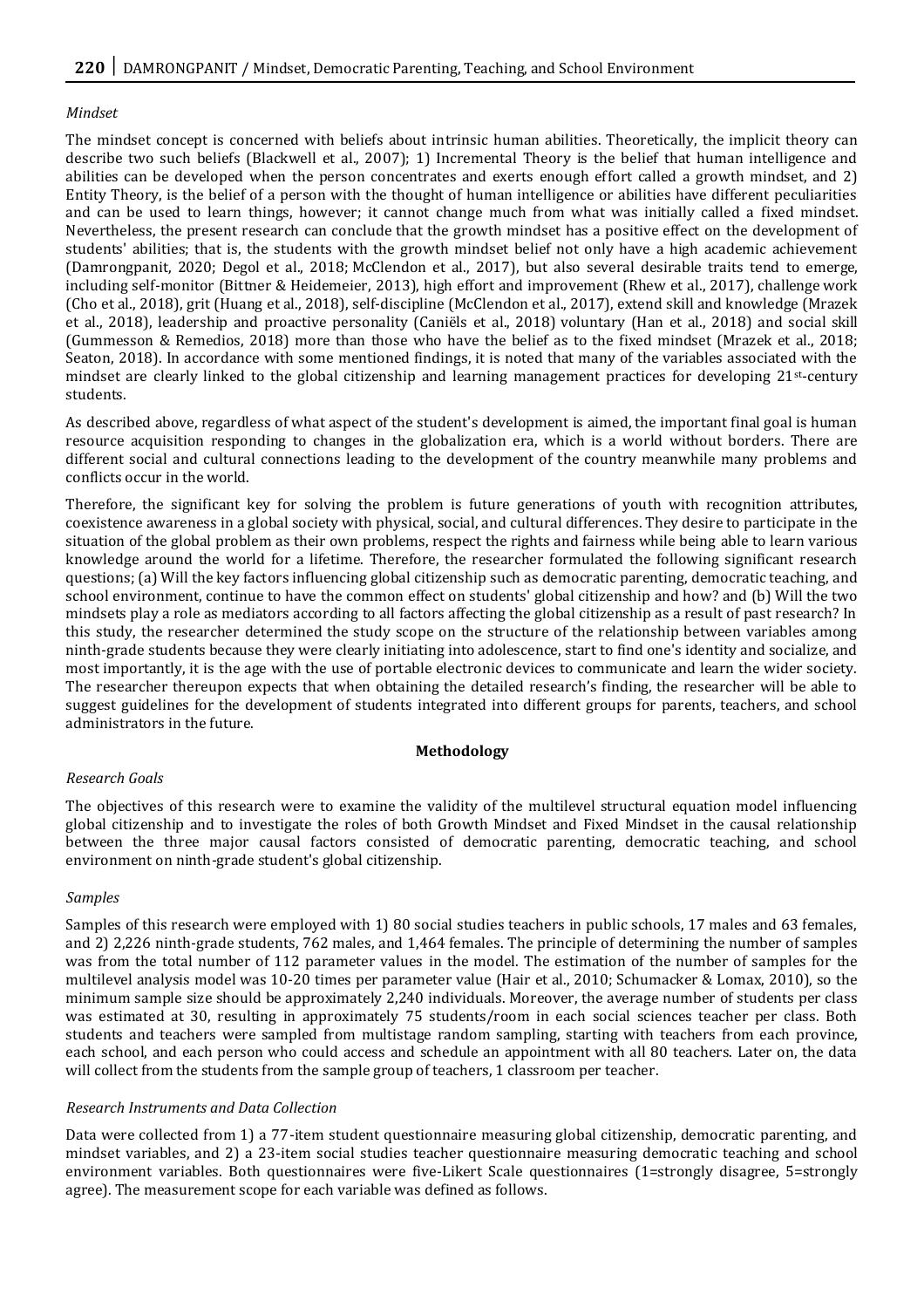Global Citizenship (GCITI) refers to the students' attributes with an understanding of their role in society and politics, acceptance, and living together under ethnic differences, have compassion for other people and other things in the society, concern for the common advantages of the society, have responsibility for their duties and society, being aware of the existence and environmental protection to benefit everyone in the society sustainably, have compassion for everyone and everything in society, helps, support, love equality as well as social justice. The GCITI was measured by five latent variables: self-responsibility (RESPON), appreciation of ethnic diversity (DIVER), empathy (EMPHAT), and dependency assistance (DEPASS), and appreciation of social justice (JUSTICE). There were 55 questions constructed in Thai by the researcher based on a framework for defining variables, synthesized from papers and research. This questionnaire had the discrimination index from the item-total correlation analysis between 0.153-0.704, and the reliability of observed variable measurement was between 0.792-0.832. The examples of the questions were "I think that the physical and cultural differences in each society is something impressive and should be learned.", "Following social and political news makes it possible to plan a happy future.", and "Everyone in society can coexist despite differing opinions."

Democratic Parenting (DEMPAR) refers to practical, nurturing, cultivating experiences attributes from parents to students through reasoning provision, provide the opportunity to express their opinions freely under respect for the rights of oneself and others, promote respect for differences between groups of people in society for the common advantages, and play a role in demonstrating a socially and politically appropriateness as responsible citizens. The DEMPAR was measured by the four latent variables as family warmth (WARM), reasonable freedom of thought (REASON), building family equality (EQUAL), and adequate and continuous attention (ATTENT). There were 16 questions which the researcher constructed in Thai based on a framework for defining variables, synthesized from papers and research. This questionnaire had with a value between 0.407-0.655 of the discrimination index from the item-total correlation analysis, and the reliability index for each observed variable measurement was between 0.673- 0.796. The example questions were; "I can talk about all topics with my family members.", "All the family members prefer to spend time watching television and express their idea towards the world situations.", "My parents provide an opportunity to express reasons in deciding for the important matters by myself.", and "Parents teach me to share for the society frequently if it is possible."

Democratic Teaching (DEMTEA) refers to the organizational attributes of the learning management process that promote independence and reasoning of thought, know their roles and duties relate to the duties of others in a democratic way. Moreover, it leads to accepting differences in the other opinions of and public altruism rather than personal benefits. The DEMTEA was measured by four latent variables: public altruism (PROSOC), acceptance of others' opinions (OPENM), recognition of one's roles and duties (REGROL), and acceptance and respect for the rights of others (RESPECT) as the measurement. The 12 questions constructed in Thai by the researcher based on a framework for defining variables, synthesized from papers and research. This questionnaire had the discrimination index value based on the item-total correlation between 0.153-0.6 37and the reliability value to measure each observed variable as between 0.559-0.781. The example questions included, "I try to design learning activities that allow the students to take part in determining the rules, criteria for common practice.", "There are many teaching and learning activities that reflect the merits of various cultures and traditions from all of the world.", and "I try to show my students that small sacrifices may lead to a peaceful society."

School Environment (SENVIR) refers to an environment of stimulation of thought and behavioral characteristics conducive to global citizenship, raise awareness of the values in different cultures and societies, be aware of the political situation affecting the quality of individual life in society and the world. The SENVIR was measured by three latent variables: promotion of good relationships among classroom and school members (RECIPRO), development of democratic physical characteristics (PHYSICA), and promotion of school equality activities (SEQUAL). There were 11 questions constructed in Thai by the researcher based on a framework for defining variables, synthesized from papers and research. This questionnaire had the discrimination index values derived from the analysis of the item-total correlation between 0.163-0.571, and the reliability value in measuring each observed variables was between 0.572- 0.773. The example questions were as "I realize that schools are places to prepare for the claim of equality which is a fundamental element of society.", "I try to organize classrooms and schools where students can reflect on their ideas, rationale, creative practices to various operations.", and "I try to provide an environment where every student in the school should be informed both at home and abroad to raise awareness of being part of a global society."

Mindset refers to students' beliefs in themselves and others about their existing learning abilities and self-improvement as well as knowledge and ability to change that ability in the future. It can be classified into two types: 1) Growth Mindset (GROWTH) is the belief that learning is flexible and can be developed when there is motivation and clear goals, and 2) Fixed mindset (FIXED) is the belief that each person has unique, innate abilities, and cannot change or develop much. The researcher applied the mindset development framework for measuring six questions from the Implicit Theories of Intelligence of Dweck and Henderson (1988, as cited in Ingebrigtsen, 2018) and can be classified into three items for measuring Growth Mindset such as "You can always substantially change how intelligent you are.", "No matter who you are, you can significantly change your intelligence level.", and "You can change even your basic intelligence level considerably.", and three items to measure fixed mindset which were" You have a certain amount of intelligence,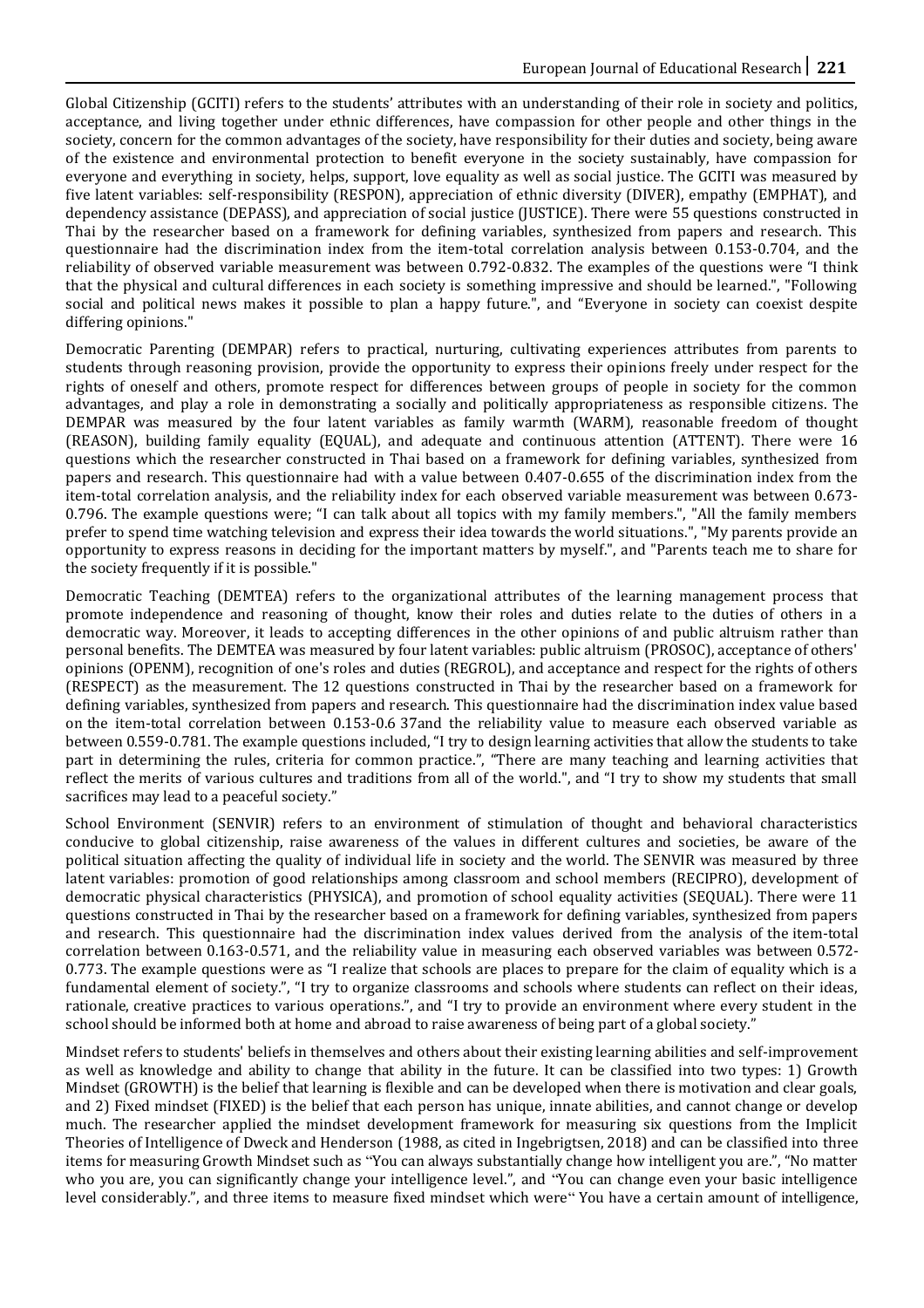and you really cannot do much to change it.", "Your intelligence is something about you that you cannot change very much." and "You can learn new things, but you cannot change your basic intelligence."

The researcher coordinated with the school administrators to request assistance in collecting data with the social studies teachers and the ninth-grade students by clarifying the number and length of questionnaires, including the right to provide or not provide research data voluntarily. There is no time limit for providing information in the questionnaire. Therefore, the respondents can take time to scrutinize their needs. The total time to collect data was 2 months.

# *Data Analysis*

The researcher surveyed the data characterization by descriptive statistics to determine the central tendency and data dispersion of each observed variable and examined the normality of skewness value (Sk should be between  $\pm 2$ ), kurtosis value (Kur should be between ±2) (George & Mallery, 2010), and Shapiro-Wilk test. Moreover, multiple correlation analysis was also performed, Kaiser-Meyer-Olkin (KMO) should be closer to 1, and Bartlett's test of Sphericity should be statistically significant to illustrate the relationship between variables and apply it for decision making in the latent variable analysis technique, and the structural equation model.

As the data analysis, multilevel structural equation modeling (MSEM) was used for examining the validity of the democratic parenting factor model, democratic teaching, and school environment towards global citizenship. The statistical values related to model validations were: Intraclass Correlation (ICC), values representing the closeness of variable data from the students in the same class, or values showing the proportion of intra-group variance divided by the total variance between 0 and 1, ICC value of observable variables of latent variables (democratic environment and teaching) should be greater than 0.05, the ratio between Chi-square and degree of freedom should be no more than 5, Comparative Fit Index (CFI) and Tucker-Lewis Index (TLI) should be greater than 0.90, Root Mean Square Error of Approximation (RMSEA) should be less than 0.06 and Standardized Root Mean Square Residual (SRMR) should be less than 0.08 (Geiser, 2013; Kline, 2011) through the use of Mplus 7.4.

#### **Results**

According to the initial findings of the mindset analysis among the students, it was found that there were 1,659 students with the dominant trait of GROWTH (74.5%) and 335 students with the dominant trait of FIXED (15.0%). The remaining 232 students had unspecified results (10.4%). The skewness (Sk) values analysis were between -0.850 and 0.253, the kurtosis (Kur) values were between -0.582 and 0.552, and the Shapiro-Wilk W values were between 0.786 and 0.970. All values indicated that the data were normal distribution. In addition, the multiple correlation coefficient values between variables at the student level were between -0.004 and 0.623, and at the classroom level were between -0.048 and 0.647, the KMO value was 0.824, Bartlett's test of Sphericity value was 19221.722, df=231, p-value=0.000 indicated that the correlation matrix of the observable variable is not an identity matrix. Therefore, the correlation of the variables is not more than necessary, and there are sufficient reasons for using the latent analysis technique in research.

The MSEM revealed that the pre-modified hypothesis model had values of  $\chi^2$ =1882.849, df=289,  $\chi^2$ / df=6.515. The intraclass correlation (ICC) value of the observed variables was between 0.071 (WARM) to 0.142 (FIXED1). The difference in group means is reasonable enough to analyze the data with the multilevel analysis technique. When modifying hypothetical model congruence with the empirical data, important statistical values were  $\chi^2$ =520.007, df=266, χ2/df=1.955, CFI=0.979, TLI=0.974, RMSEA=0.021, SRMRwithin=0.027, and SRMRbetween=0.258

The estimation of influence between variables at the student level results showed that DEMPAR had a statistically significant positive effect on GCITIW at the .01 level for both direct effect (β=0.433), indirect effect (β=0.157), and total effect (β). =0.590) and more likely to influence through GROWTH (β=0.147) than through FIXED (β=0.010). The GROWTH and FIXED variables had a statistically significant positive effect on GCITIW at the .01 level, with effect values of 0.547 and 0.058, respectively. Moreover, DEMPAR had a statistically significant positive direct influence on GROWTH and FIXED with similar magnitudes  $(\beta=0.268$  and 0.171, respectively). The three latent variables together accounted for the variance of GCITIW for each student obtained as 62.80%.

The results of estimating influence at the class level between variables showed that 1) DEMTEA had a statistically significant negative effect on GCITIB ( $\beta$ =-0.862), but had a statistically significant positive indirect effect ( $\beta$ =0.348), especially DEMTEA→GROWTH→GCITIB, which had a positive indirect effect (β=0.402), while DEMTEA →FIXED→GCITIB, which had a negative indirect effect (β=-0.054); 2) SENVIR had a statistically significant positive effect on GCITIB (β=0.840), but a statistically significant negative indirect effect (β=-0.457). Specifically, SENVIR had an indirect effect on GCITIB through variables. GROWTH had a negative effect  $(\beta = -0.506)$ , while SENVIR influenced GCITIB via FIXED variable, which had a positive effect (β=0.049); and 3) both GROWTH and FIXED had a statistically significant positive effect on GCITIB ( $\beta$ =0.667 and 0.147, respectively), but GROWTH had a more greater than four times than FIXED. The latent variables at the classroom level together explained the variance of GCITIB by 47.50%. Details are shown in Table 1 and Figure 1.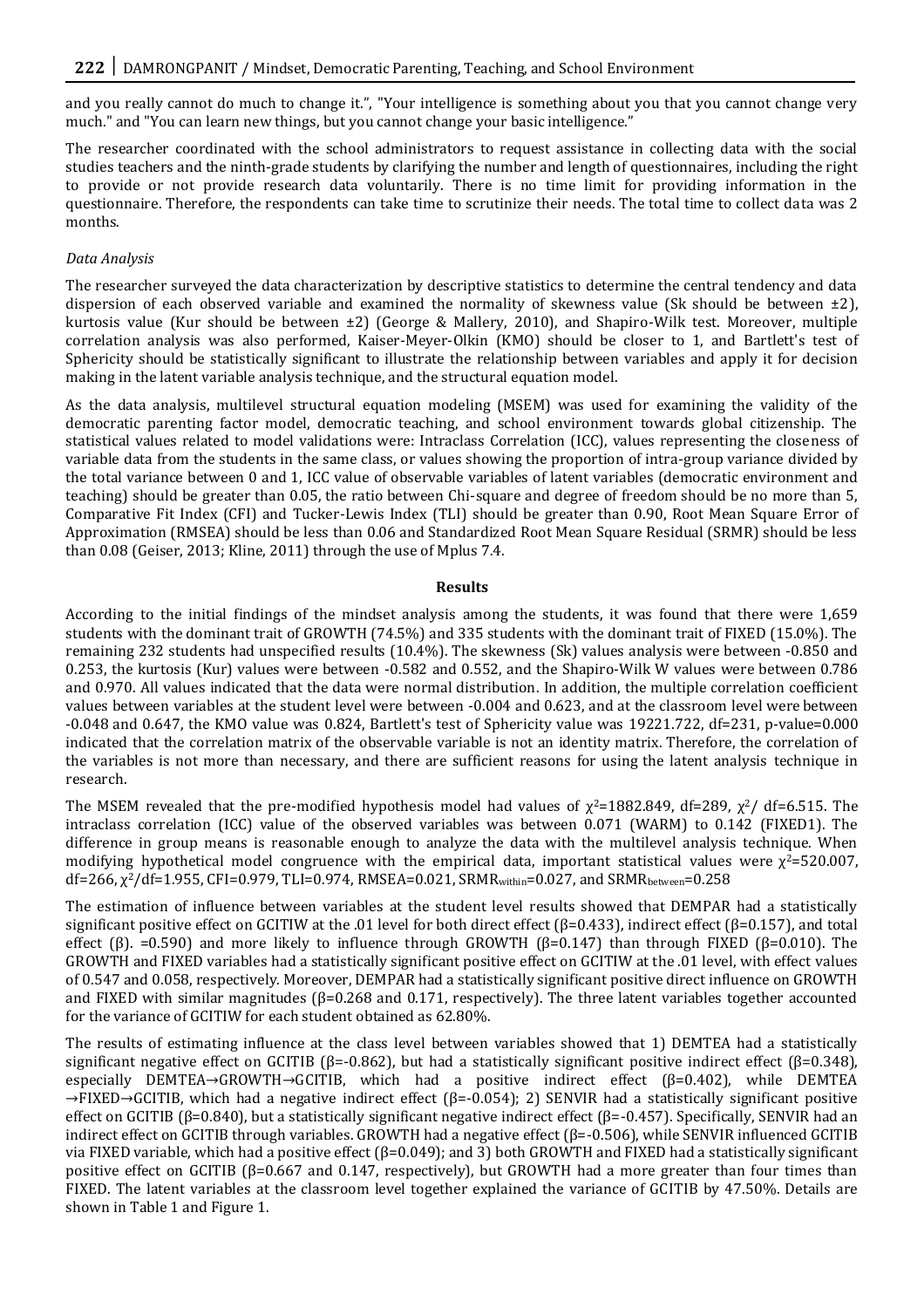| Path                                           | <b>Direct Effect</b> | <b>Indirect Effect</b> | <b>Total Effect</b> |
|------------------------------------------------|----------------------|------------------------|---------------------|
| Student Level (R-square=62.80%)                |                      |                        |                     |
| $DEMPAR \rightarrow GCITIW$                    | $0.433**$            | $0.157**$              | $0.590**$           |
| $DEMPAR \rightarrow FIX \rightarrow GCITIW$    |                      | 0.010                  |                     |
| $DEMPAR \rightarrow GROWTH \rightarrow GCITIW$ |                      | $0.147**$              |                     |
| $FIXED \rightarrow GCITIW$                     | $0.058**$            |                        | $0.058**$           |
| $GROWTH \rightarrow GCITIW$                    | $0.547**$            |                        | $0.547**$           |
| $DEMPAR \rightarrow FIXED$                     | $0.171**$            |                        | $0.171**$           |
| $DEMPAR \rightarrow GROWTH$                    | $0.268**$            |                        | $0.268**$           |
| Classroom Level (R-square=47.50%)              |                      |                        |                     |
| DEMTEA $\rightarrow$ GCITIB                    | $-0.862**$           | $0.348**$              | $-0.514**$          |
| $DEMTEA \rightarrow FIXED \rightarrow GCITIB$  |                      | $-0.054**$             |                     |
| $DEMTEA \rightarrow GROWTH \rightarrow GCITIB$ |                      | $0.402**$              |                     |
| $DEMTEA \rightarrow FIXED$                     | $-0.368**$           |                        | $-0.368**$          |
| $DEMTEA \rightarrow GROWTH$                    | $0.603**$            |                        | $0.603**$           |
| $SENUIR \rightarrow GCITIB$                    | $0.840**$            | $-0.457**$             | $0.383**$           |
| $SENVIR \rightarrow FIXED \rightarrow GCITIB$  |                      | $0.049**$              |                     |
| $SENVIR \rightarrow GROWTH \rightarrow GCITIB$ |                      | $-0.506$               |                     |
| $SENVIR \rightarrow FIXED$                     | $0.331**$            |                        | $0.331**$           |
| $SENVIR \rightarrow GROWTH$                    | $-0.758**$           |                        | $-0.758**$          |
| $FIXED \rightarrow GCTITIB$                    | $0.147**$            |                        | $0.147**$           |
| $GROWTH \rightarrow GCITIB$                    | $0.667**$            |                        | $0.667**$           |

*Table 1. Standardized regression coefficients for multilevel structural equation modeling*

Note: \*\*p<0.01, \* p<0.05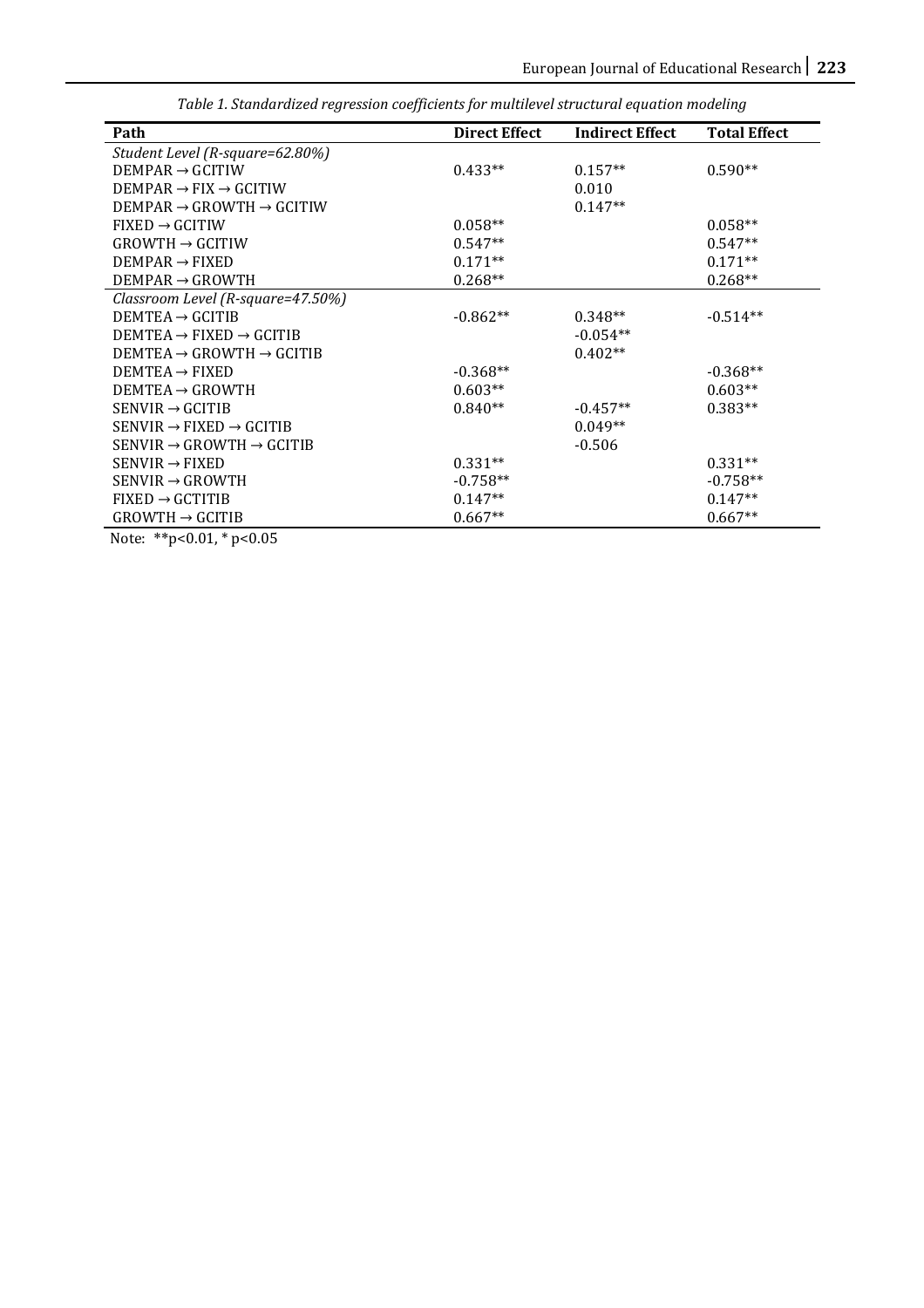

Note: 1) the numbers in the figure show standardized coefficient, 2) \*\* p < 0.01, 3) The black dots represent the mean of each student's observed variables for classroom-level effect analysis.

*Figure 1. Multilevel structural equation model of factors influencing global citizenship.*

#### **Discussion**

The above research results indicated that all variables included in the conceptual research framework played a statistically significant role, both directly and indirectly. Consequently, the overall hypothesis model was consistent with the empirical data. Therefore, the researcher paid more attention in discussing four important issues about the results as follows: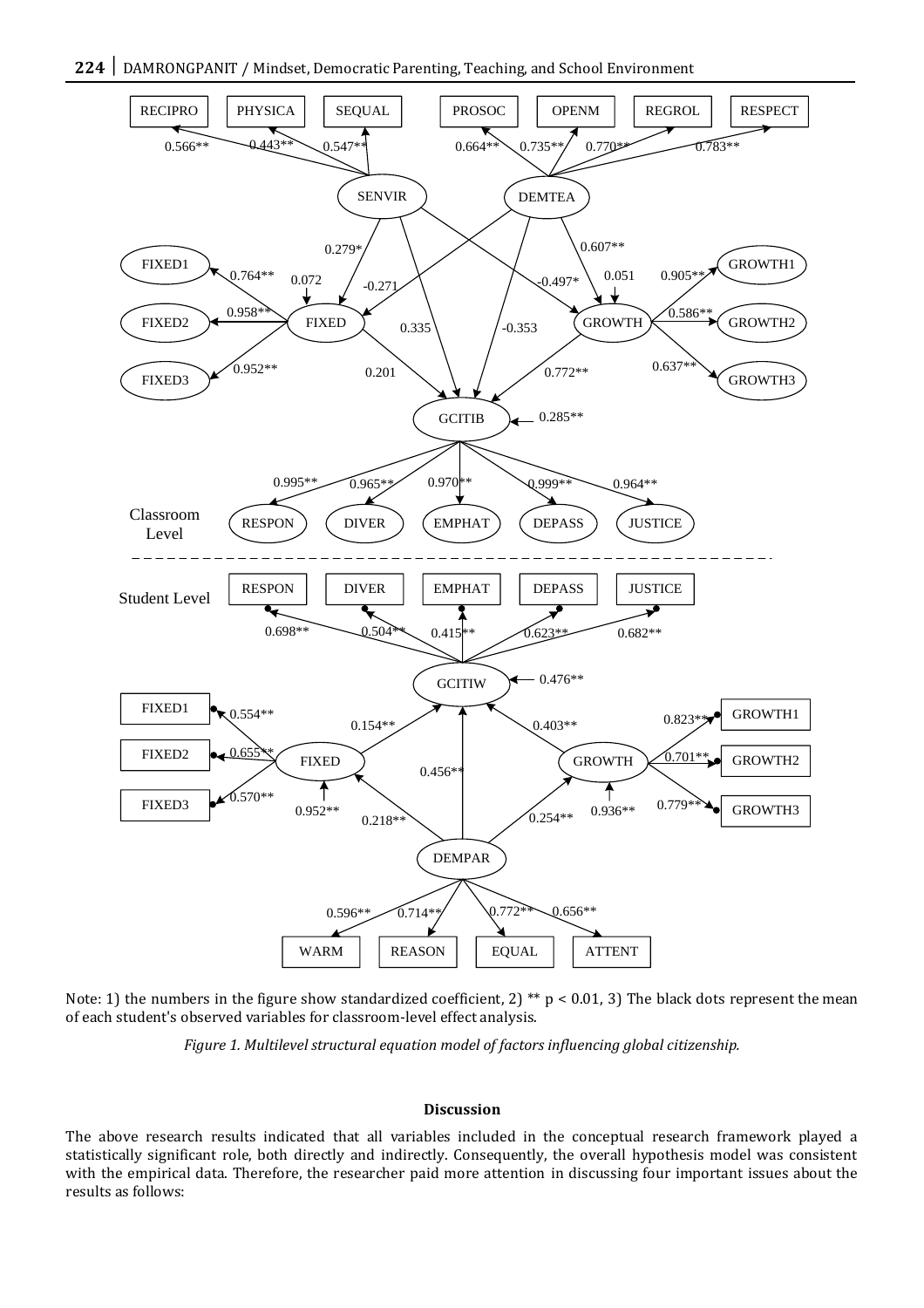The first issue, democratic parenting, can be regarded as a predominant factor in developing global citizenship among the students due to its positive effect both directly and indirectly, and total effect, especially the direct effect with a relatively great influence. However, democratic parenting interacted with the growth rather than the fixed mindset when considering the indirect effect. It presented that democratic parenting with inductive reasoning, providing freedom of thought, respecting the rights of others, considering the common benefits as important, tending to make students more flexible in learning, being indomitable to obstacles, and loving to learn and develop yourself can lead to global citizenship. However, democratic parenting did not influence in conjunction with the fixed mindset characteristics of the students to clarify global citizenship in detail. The results of this research are based on the preliminary hypothesis that family is the foundation for student development, both academic and social factors, consistent with and supporting research by Wray-Lake and Flanagan (2012) and Syahril et al. (2020) found that democratic parenting has a positive effect on social trust, empathy behavior among teenagers. Furthermore, Saltalı (2018) revealed that democratic parenting with inductive reasoning and warmth had a beneficial effect on prosocial behavior and reduced aggressive and socially withdrawn behavior. Moreover, Waithaka et al. (2017) mentioned that the student-parent relationship influenced the student's mindset, and Pinjai and Damrongpanit (2020) indicated that democratic parenting positively affected political attitude, rational decision making, and global citizenship of high school students.

The second issue was that the researchers were somewhat surprised that the democratic teaching had a very high positive and total negative effect on global citizenship. When considering indirect effect through the growth mindset, democratic teaching had a positive indirect effect with relatively great influence, indicating that the teachers' teaching is not in accordance with the appropriate global citizenship development guidelines. Nonetheless, although teachers' teaching had an overall negative effect on global citizenship, if the students possess a growth mindset dominant trait, they have a good chance of developing global citizenship. It is unlikely for students with a fixed mindset dominant trait, and it tends to have a slightly more negative effect on global citizenship. However, many scholars advocated that the democratic approach to pedagogy nurture and develop future students. These students will help take care of society, environment, and the world (Arthur & Wright, 2001; Griffith, 1998), including the results of research evidence demonstrating ways to develop global citizenship through teaching and learning, such as Akudolu et al. (2017), who developed global citizenship through the provision of virtual learning for university students in Nigeria. As for Mathews (2016), he applied a multimedia project based on the concept of global and civic citizenship to develop global competence for the students or Damiani (2018) and Karakuş et al. (2017), who developed curriculum and textbooks to promote global citizenship to build fundamental knowledge and understanding of the global society, global situation, international problems, participation in solving problems and coexist peacefully without racial and cultural boundaries. The contradiction from the results of this research, 1) the researcher has two important assumptions to explain: 1) as in Thailand's educational societies, the students spend more than eight hours a day in school, five days a week. Significantly, many students spend time outside of their homes at least three hours a day for remedial study outside the schools to increase knowledge in the curriculum. They aim at academic achievement and test scores from the national standard, reflecting its educational management standards. As a result, teaching and learning on global citizenship are not as concrete as they should be, and 2) the curriculum and learning management approaches of Thailand also focus primarily on developing academic competence. Although there has been some beginning to focus on preparing young people for 21st-century learning, the values of most teachers and school service providers remain with the emphasis on academic competence.

The third issue, school environment, is another factor with the doubt of details because the school environment had a positive effect and a statistically significant total effect with a relatively high effect. In contrast, the negative indirect effect was revealed among the students with the growth mindset traits with a high effect size. In contrast, there was a tendency to positively affect the fixed mindset students with a small effect size. The findings of this section, when considering direct and total effects, are consistent with previous hypotheses and findings. It explains how the role of the school environment affects the development of the students in the cognitive, affective, and psychomotor domains directly and indirectly. The schools organized in various environments connecting to perception and attention lead to imitation, understanding, caring, and ultimately becoming a citizenship value (Bandura, 1977; Kearney & Levine, 2020). This interpretation can be supported by many scholars, In et al. (2019), school climate, life satisfaction, and social skills are related, whereas Pinjai and Damrongpanit (2020) found that the school environment had a positive effect on global citizenship, along with democratic teaching, political attitude, and rational decision-making factors. Nevertheless, the indirect effect, which tended to be negative for the growth mindset students and positive for the fixed mindset students, provided new evidence for the researcher. There is no evidence from the research findings showing the same interpretation. Initially, the researcher hypothesized in the explanation linked to the effect of democratic teaching variables that although general knowledge showed that the school environment had a positive effect on global citizenship, in the context of Thailand mainly focusing on the development of the cognitive domain, the promotion of the students in terms of teaching and learning management and the development of the school environment pay more attention to the development and fulfillment of academic knowledge. Therefore, the indirect effect on the selfdevelopment of the growth mindset students was in a negative direction, while the indirect effect on the selfdevelopment of the fixed mindset students was positive.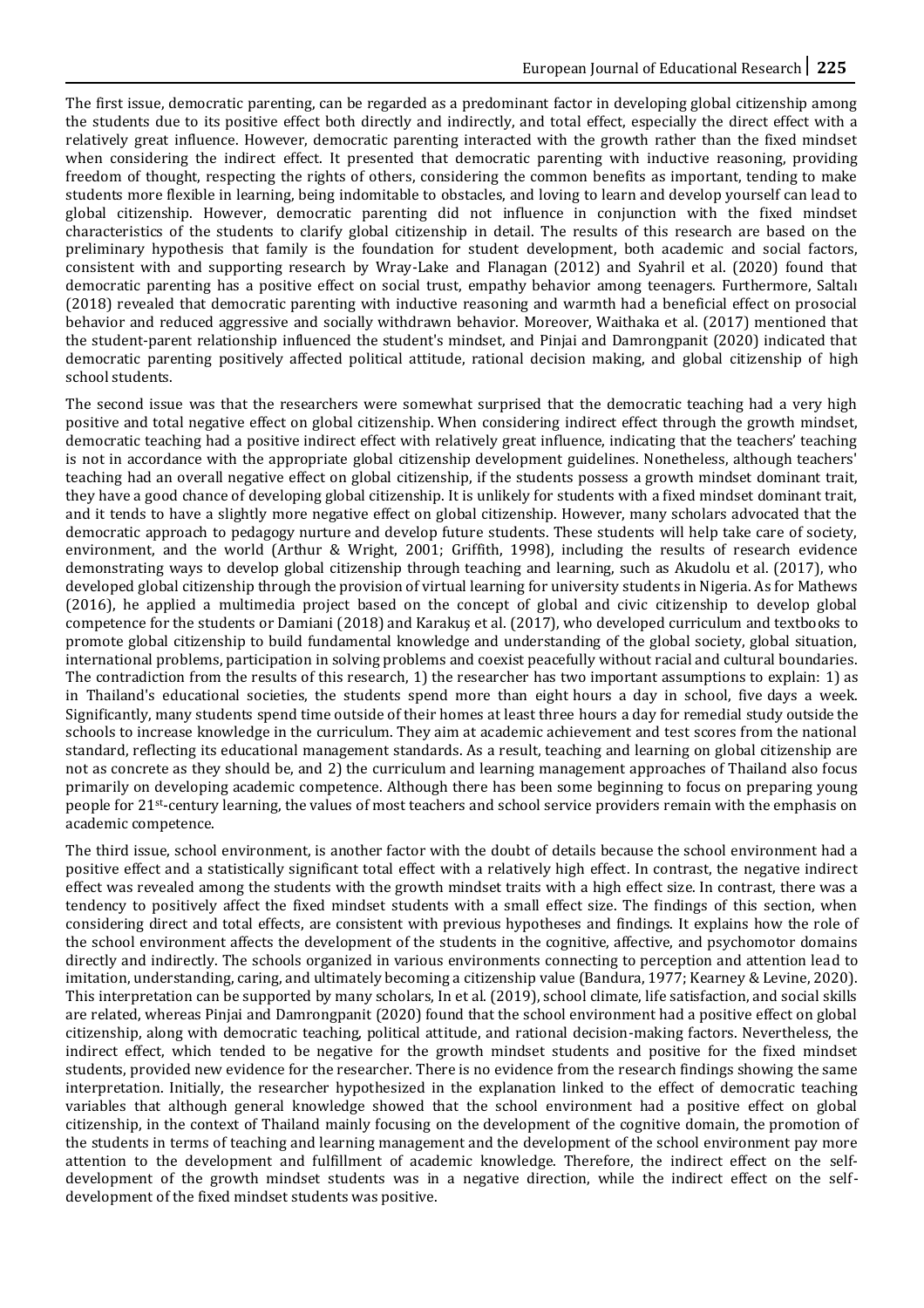The fourth issue, the role of the mindset in the overall picture of the research results, pointed out the dominant role of growth mindset in global citizenship and its relevance to independent variables superior to fixed mindset in terms of a direct effect on global citizenship and indirect effect as a mediator variable. The total effect influenced global citizenship, where the difference in the size of effect between the growth mindset and the fixed mindset is more outstanding in the classroom level model. These findings added further evidence to the substantial amount of previous research in clarifying the global citizenship context. The students with growth mindset beliefs tend to improve themselves, increase knowledge in a sensitive world with changes, know how to receive and payback to society and the world and live happily with quality under a borderless world in a different aspect. This is because the growth mindset students are characterized by planning and self-direction. They have effort and self-development, endure when encountering problems and obstacles that are different from what has been seen before, have high effort, have challenges in working, and continuously develop their own skills and knowledge (National Center on Scaling Up Effective School, 2014). This interpretation can be supported by findings such as Caniëls et al. (2018) described how a growth mindset interacts with proactive personality and transformation leadership on good work outcomes. McClendon et al. (2017) revealed that the growth mindset affects grit and deliberate practice in online learning. Mrazek et al. (2018) mentioned that the students with the growth mindset were more likely to persist in mathematics tasks and self-regulation than the fixed mindset students.

#### **Conclusion**

In conclusion, important research findings confirm the importance of democratic parenting, democratic teaching, school environment, and mindset to global citizenship as previously learned. Nevertheless, there may be differences in the research results in detail. Due to the specific nature of the parenting, the country's learning management policy, school environment management culture as well as nurturing the belief in learning to the students with the specific traits in Thailand. The conclusion can be summarized as; 1) democratic parenting is good for global citizenship, growth mindset, and fixed mindset, 2) democratic teaching has a positive effect on growth mindset, but a negative effect on global citizenship and fixed mindset, 3) school environment affects positively for global citizenship and fixed mindset but negatively affects growth mindset, and 4) growth mindset affects global citizenship more than fixed mindset.

#### **Recommendations**

The researcher foresees the findings of this research that it should be used for the development of global citizenship among adolescent students in five important ways: 1) building global citizens with strength starts inside the house. The results confirmed that no matter what kind of mindset the student has, if they are raised with understanding, provide warmth, use inductive reasoning, respect the rights of oneself and others, and self-sacrifice for the common benefits, both groups of students will gain advantages, quality living and become the global quality citizens. While this suggestion is generally acknowledged, the findings are a piece of significant evidence highlighting the role parenting can play in not only providing educational benefits to the students but also for the benefits of the parents. It thereupon affects society and the new world in the future. Therefore, the parents should be aware of their children's mindset and be attentive to raising awareness and participation opportunities in social and environmental development for their children with a fixed mindset since it was found that this group of children has a significantly less role in becoming a global citizen than the growth mindset group; 2) teachers, in addition to aiming to develop the students to achieve the characteristics as specified by the curriculum, and have academic competence that has passed the national learning standards. Moreover, they should provide additional activities in the classroom and outside the classroom to seriously build global citizenship, especially for the fixed mindset students as they are in the negative affected group by teaching with only on the cognitive domain may have, unfortunately, neglected the cultivation of consciousness towards society and the world; 3) people involved in the development and use of the curriculum should review the content and allocate additional courses promoting knowledge about the wider world, cross-cultural society fairness and equality, human rights, differences and respect for differences, social problems and the current world, students' roles in living in a borderless global society as well as participation in solving social and global problems in a sustainable way. Anyhow, the learning goals should emphasize knowledge creation, awareness and skills to actively implement activities in one's society and other societies peacefully; 4) administrators and teachers should consider improving and promote the school environment to be conducive to the perception of the world's news, wide world society with various differences, current problems sustainably solving a social and global problem, water and air pollution, global temperature, electronic waste, and so forth. The findings reflect that the school environment is likely to focus on academics and benefit the fixed mindset students but negatively affects the perception and learning of the growth mindset students always have the nature of learning everything around, and 5) the research results show that the students with growth mindset characteristics clearly have a positive effect on global citizenship both individually and in the classroom. Consequently, the mechanisms for developing growth mindset students should be implemented both in the students themselves along with the classroom and school concurrently, it will have the best effect. For students in the fixed mindset group, although they revealed they had little to do with global citizenship both in the students at the classroom level, promoting this group of students at the classroom or school level with an emphasis on setting up a school environment that is conducive to raising awareness of the global society and should be the best and most suitable choice for them.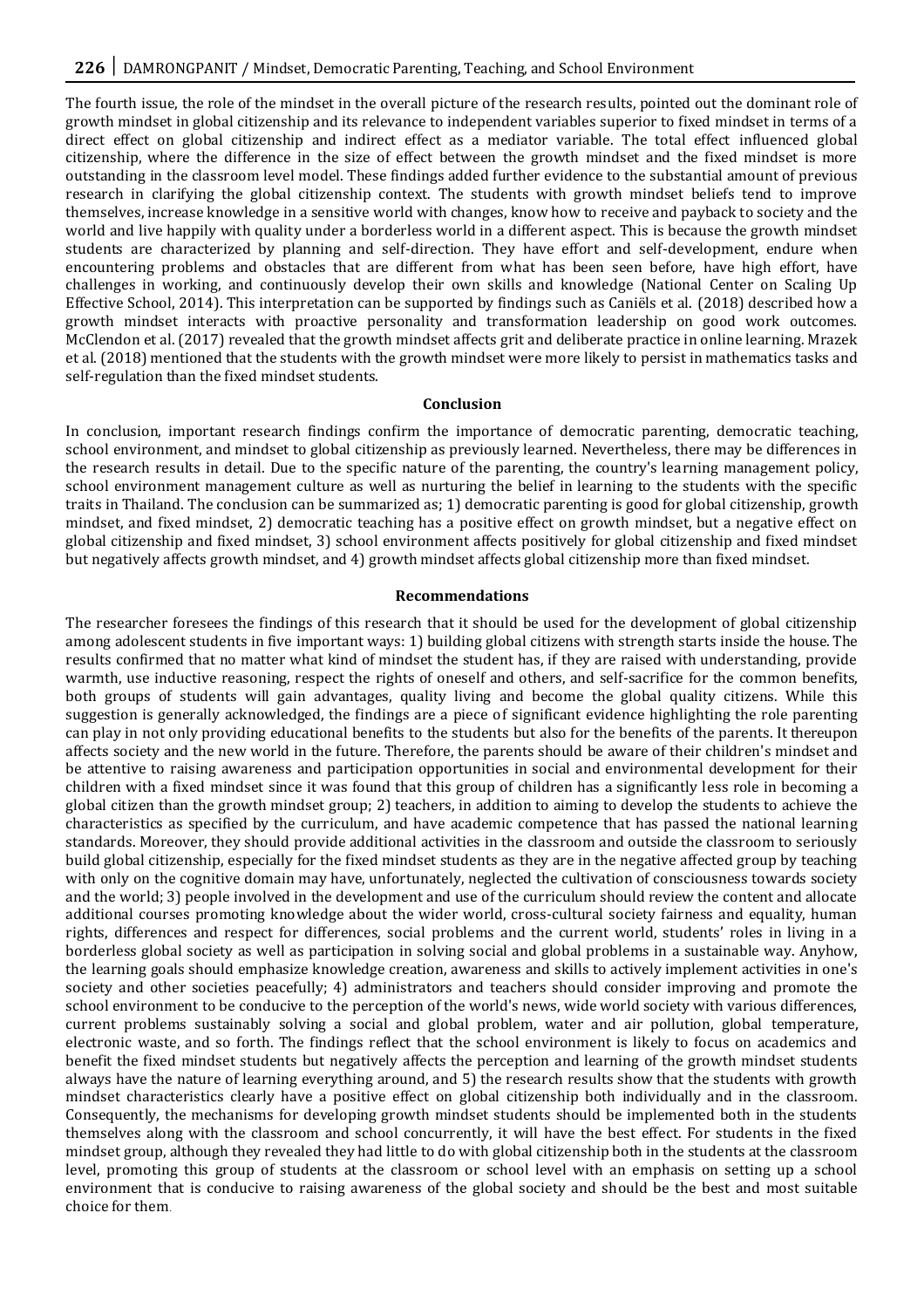# **Limitations**

This research has the scope to study the significant factors regarding the group of people and the primary environment that are close to students in their daily lives (democratic parenting, democratic teaching and environment) together with internal factors reflecting the students' views of self-learning (fix and growth mindset), causing the hypothetical model to have the SRMR harmonization index at the classroom level, not within the specified criteria. Personally, the researcher recommends that future research may consider selecting other important variables, especially those at the classroom level, to explain global citizenship more clearly, especially the fixed mindset group, which may lead to other interesting findings, and a more comprehensive approach to promoting both groups of the students. As a result, future research may consider selecting other important variables, especially those at the classroom level, may be considered in order to describe global citizenship, especially the fixed mindset group, more clearly. This may lead to other interesting findings and a more comprehensive approach to promote both groups of students.

# **Acknowledgements**

The researcher appreciates the contribution of all teachers and students in providing research data. Moreover, the researcher would like to thank Mr. Pitak Pinjai, who helped collect research data, and thank the Faculty of Education, Chiang Mai University, for granting funding to support the dissemination of this research.

## **References**

- Ait-Bouzid, H. (2020). Exploring global citizenship as a cross-curricular theme in Moroccan ELT textbooks. *Eurasian Journal of Applied Linguistics*, *6*(2), 229-242[. https://doi.org/10.32601/ejal.775801](https://doi.org/10.32601/ejal.775801)
- Akudolu, L. I., Ugochukwu, S. E., & Olibie, E. I. (2017). Preparing university students in Nigeria for global citizenship through virtual learning. *International Journal of Curriculum and Instruction*, *9*(1), 47-62[. https://bit.ly/3x0kJJm](https://bit.ly/3x0kJJm)
- Altıkulaç, A., & Yontar, A. (2019). Nationalism, patriotism, and global citizenship: A comparison in between the social studies teacher candidates in the US and Turkey. *International Journal of Education & Literacy Studies*, *7*(4), 115- 123[. https://doi.org/10.7575/aiac.ijels. v.7n.4p.115](https://doi.org/10.7575/aiac.ijels.%20v.7n.4p.115)
- Arthur, J., & Wright, D. (2001). *Teaching citizenship in the secondary school*. David Fulton Publishers
- Bandura, A. (1977). *Social learning theory*. Prentice-Hall.
- Baumrind, D. (1991). Parenting styles and adolescent development. In J. Brooks-Gunn, R. M. Lerner, & A. C. Petersen (Eds.), *The encyclopedia on adolescence* (pp. 746-758). Garland Publishing.
- Bennell, S. J. (2015). Education for sustainable development and global citizenship: Leadership, collaboration, and networking in primary school. *International Journal of Development Education and Global Learning*, *7*(1), 5-32. <https://doi.org/10.18546/IJDEGL.07.1.02>
- Bittner, J. V., & Heidemeier, H. (2013). Competitive mindsets, creativity, and the role of regulatory focus. *Thinking Skills and Creativity*, *9*, 59-68[. https://doi.org/10.1016/j.tsc.2013.03.003](https://doi.org/10.1016/j.tsc.2013.03.003)
- Blackwell, L., Trzesniewski, K., & Dweck, C. S. (2007). Implicit theories of intelligence predict achievement across an adolescent transition: A longitudinal study and an intervention. *Child Development*, *78*(1), 246-263. <https://doi.org/10.1111/j.1467-8624.2007.00995.x>
- Caniëls, M. C. J., Semeijn, J. H., & Renders, I. H. M. (2018). Mind the mindset! The interaction of proactive personality, transformational leadership, and growth mindset for engagement at work. *Career Development International*, *23*(1), 48-66[. https://doi.org/10.1108/CDI-11-2016-0194](https://doi.org/10.1108/CDI-11-2016-0194)
- Cho, E., Toste, J. R., Lee, M., & Ju, U. (2018). Motivational predictors of struggling readers' reading comprehension: the effects of mindset, achievement goals, and engagement. *Reading and Writing*, *32*, 1219-1242. <https://doi.org/10.1007/s11145-018-9908-8>
- Clark, R. (1983). *Family life and school achievement: Why poor black children succeed or fail*. University of Chicago Press. <https://doi.org/10.7208/chicago/9780226221441.001.0001>
- Damiani, V. (2018). Introducing global citizenship education into classroom practice: A study on Italian 8th-grade students .*CEPS Journal*, *8*(3), 165-186[. https://doi.org/](https://doi.org/10.26529/cepsj.556)10.26529/cepsj.[556](https://doi.org/10.26529/cepsj.556)
- Damrongpanit, S. (2020). The mediating role of growth mindset in the causal model of the factors affecting the mathematics learning of ninth-grade student. *Universal Journal of Educational Research*, *8*(12), 7183-7196. <https://doi.org/10.13189/ujer.2020.081285>
- Degol, J. L., Wang, M., Zhang, Y., & Allerton, J. (2018). Do growth mindsets in math benefit females? identifying pathways between gender, mindset, and motivation. *Journal of Youth and Adolescence*, *47*(5), 976-990. <https://doi.org/10.1007/s10964-017-0739-8>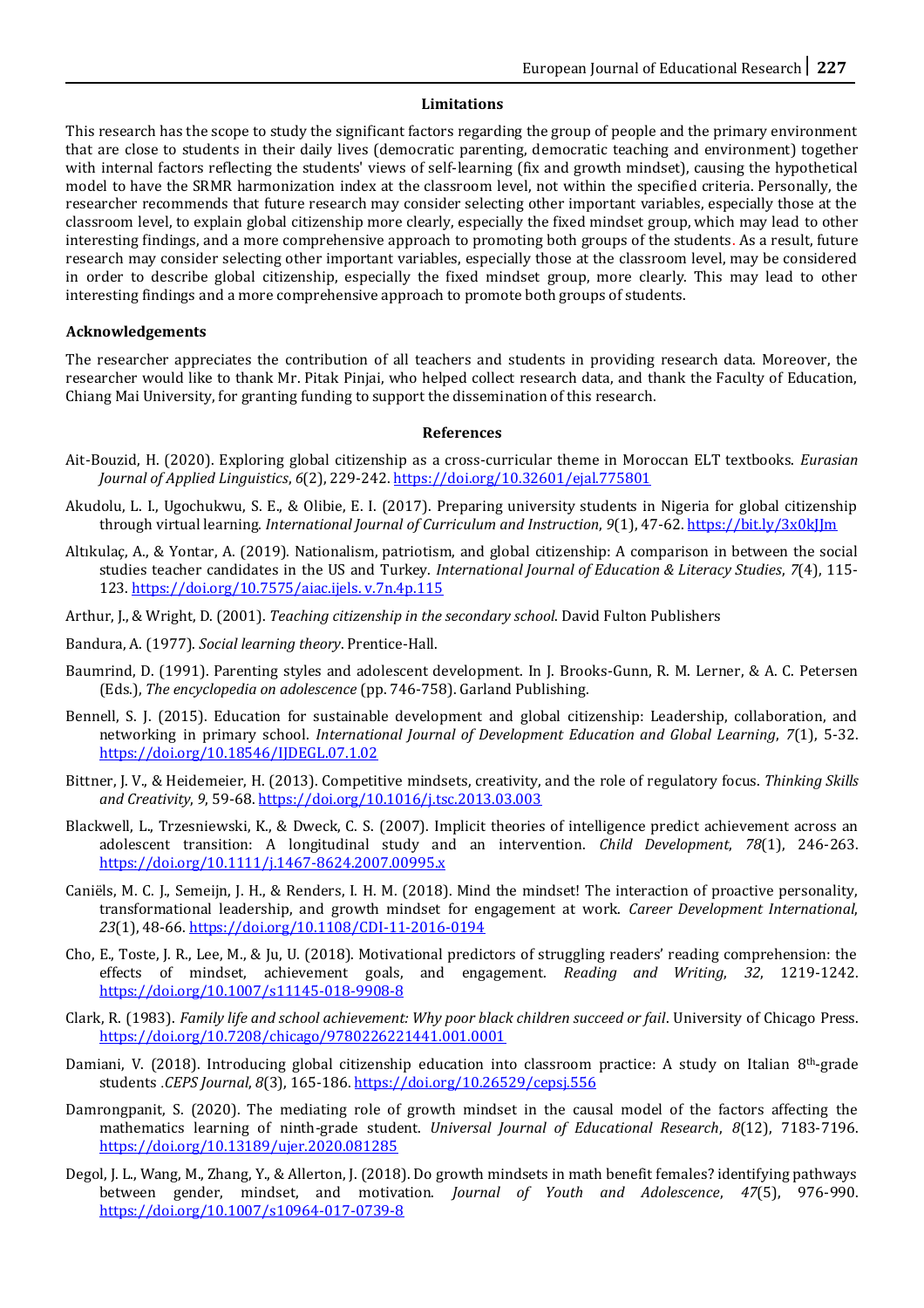- Gamez-Guadix, M., & Almendos, C. (2016). Parental discipline in Spain and in the United States: Differences by country, parent-child gender and education level. *Journal for the Study of Education and Development*, *38*(3), 569-599. <https://doi.org/10.1080/02103702.2015.1054665>
- Gaudelli, W. (2016). *Global citizenship education, everyday transcendence*. Routledge. <https://doi.org/10.4324/9781315683492>
- Geiser, C. (2013). *Data analysis with Mplus*. The Guilford Press.
- George, D., & Mallery, M. (2010). *SPSS for Windows step by step: A simple guide and reference, 17.0 update* (10th ed.). Pearson.
- Gordon, D. R. (2014). Curriculum integration versus educating for global citizenship: A (disciplinary) view from the international relations classroom. *Frontiers: The Interdisciplinary Journal of Study Abroad*, *24*(1), 59-72. <https://doi.org/10.36366/frontiers.v24i1.336>
- Griffith, R. (1998). *Educational citizenship and independent learning*. Jessica Kingsley Publishers.
- Gummesson, C., & Remedios, L. J. (2018). Searching our mindset looking at places and spaces in education. *Physical Therapy Reviews*, *23*(1), 1-3[. https://doi.org/10.1080/10833196.2018.1466095](https://doi.org/10.1080/10833196.2018.1466095)
- Hair, J. F., Black, W. C., Babin, B. J., & Anderson, R. E. (2010). *Multivariate analysis* (7th ed.). Pearson Education International.
- Han, H., Choi, Y., Dawson, K. J., & Jeong, C. (2018). Moral growth mindset is associated with change in voluntary service engagement. *PLoS ONE*, *13*(8), 1-21[. https://doi.org/10.1371/journal.pone.0202327](https://doi.org/10.1371/journal.pone.0202327)
- Holmes, C. (2019). Teaching for global citizenship with young adult literature in the social studies. *Educational Considerations, 45*(1), 1-8*.* [https://doi.org/](https://doi.org/10.4148/0146-9282.2166)10.4148/0146-9282.[2166](https://doi.org/10.4148/0146-9282.2166)
- Huang, X., Zhang, J., & Hudson, L. (2018). Impact of math self-efficacy, math anxiety, and growth mindset on math and science career interest for middle school students: the gender moderating effect. *European Journal of Psychology of Education*, *34*, 621-640[. https://doi.org/10.1007/s10212-018-0403-z](https://doi.org/10.1007/s10212-018-0403-z)
- In, H., Kim, H., & Carney, J. V. (2019). The relation of social skills and school climate of diversity to children's life satisfaction: The mediating role of school connectedness. *Psychology in the Schools*, *56*(6), 1023-1036. <https://doi.org/10.1002/pits.22247>
- Ingebrigtsen, M. (2018). *How to measure a growth mindset: A validation study of the implicit theories of intelligence scale and a novel Norwegian measure.* [Master's thesis, The Arctic University of Norway]. UiT Munin. <https://munin.uit.no/handle/10037/12904>
- Karakuş, M., Türkkan, B. T., & Öztürk, F. (2017). Examination of social studies curriculum and course books in the context of global citizenship. *Universal Journal of Educational Research*, *5*(3), 472-487. <https://doi.org/10.13189/ujer.2017.050319>
- Kearney, M. S., & Levine, P. B. (2020). Role models, mentors, and media Influences. *The Future of Children*, *30*(1), 83- 106[. https://doi.org/10.1353/foc.2020.0006](https://doi.org/10.1353/foc.2020.0006)
- Kim, H. H., & Chun, J. (2018). Analyzing multilevel factors underlying adolescent smoking behaviors: The roles of friendship network, family relations, and school environment. *Journal of School Health*, *88*(6), 434-443. <https://doi.org/10.1111/josh.12630>
- Kline, R. B. (2011). *Principles and practice of structural equation modeling* (3rd ed.). The Guilford Press.
- Kosterelioglu, I. (2018). Effects of parenting style on students' achievement goal orientation: A study on high school students. *Educational Policy Analysis and Strategic Research*, *13*(4), 91-107. <https://doi.org/10.29329/epasr.2018.178.5>
- Kurt, M. R., Olitsky, N. H., & Geis, P. (2013). Assessing global awareness over short-term study abroad sequence: A factor analysis. *Frontiers: The Interdisciplinary Journal of Study Abroad*, *23*(1), 22-41. <https://doi.org/10.36366/frontiers.v23i1.327>
- Lou, N. M., Masuda, T., & Wai Li, L. M. (2017). Decremental mindsets and prevention-focused motivation: An extended framework of implicit theories of intelligence*. Learning and Individual Differences*, *59*, 96-106. <https://doi.org/10.1016/j.lindif.2017.08.007>
- Loukas, A. (2007). What is school climate? *Leadership Compass*, *5*(1), 1-3[. https://bit.ly/3BVYdlt](https://bit.ly/3BVYdlt)
- Massey, K. (2014). Global citizenship education in a secondary geography course: The students' perspectives*. Review of International Geographical Education Online*, *4*(2), 80-101.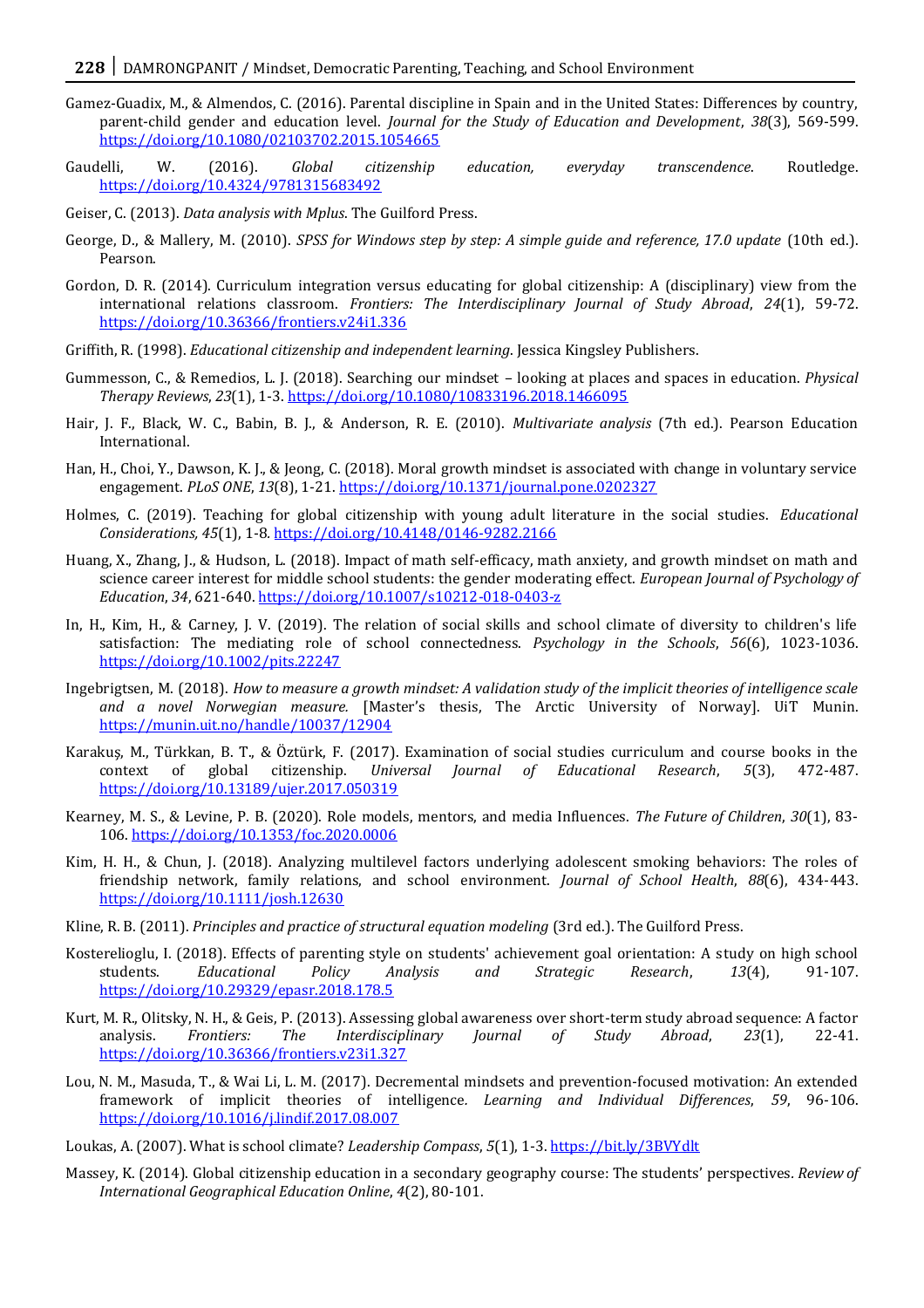- Mathews, S. A. (2016). Using digital participatory research to foster glocal competence: Constructing multimedia projects as a form of global and civic citizenship. *Journal of Social Studies Education Research*, *7*(2), 1-29. <https://files.eric.ed.gov/fulltext/EJ1121645.pdf>
- McClendon, C., Neugebauer, R. M., & King, A. (2017). Grit, growth mindset, and deliberate practice in online learning. *Journal of Instructional Research*, *6*, 8-17[. https://doi.org/10.9743/JIR.2017.2](https://doi.org/10.9743/JIR.2017.2)
- Mikander, P. (2016). Globalization as continuing colonialism: Critical global citizenship education in an unequal world. *Journal of Social Science Education*, *15*(2), 70-79. <https://doi.org/10.4119/UNIBI/jsse-v15-i2-1475>
- Miller, J. S., Wanless, S. B., & Weissberg, R. P. (2018). Parenting for competence and parenting with competence: Essential connections between parenting and social and emotional learning. *School Community Journal*, *28*(2), 9- 28.
- Mrazek, A. J., Ihm, E. D., Molden, D. C., Mrazek, M. D., Zedelius, C. M., & Schooler, J. W. (2018). Expanding minds: Growth mindsets of self-regulation and the influences on effort and perseverance. *Journal of Experimental Social Psychology*, *79*, 164-180[. https://doi.org/10.1016/j.jesp.2018.07.003](https://doi.org/10.1016/j.jesp.2018.07.003)
- National Center on Scaling Up Effective School. (2014). *Developing a growth mindset among high school students*. <https://files.eric.ed.gov/fulltext/ED561249.pdf>
- Neuenschwander, M. P., Hofmann, J., Jüttler, A., & Schumann, S. (2018). Professional desires and career decisions: Effects of professional interests, role models, and internship in lower secondary school .*International Journal for Research in Vocational Education and Training, 5*(3), 226-243[. https://doi.org/10.13152/IJRVET.5.3.5](https://doi.org/10.13152/IJRVET.5.3.5)
- Osiadacz, E. (2018). Global citizenship. *Brock Education Journal*, *27*(2), 44-47. <https://doi.org/10.26522/brocked.v27i2.575>
- Park, J., Lee, I. H., & Cooc, N. (2018). The role of school-level mechanisms: How principal support, professional learning communities, collective responsibility, and group-level teacher expectations affect student achievement. *Educational Administration Quarterly*, *55*(5), 742-780[. http://doi.org/10.1177/0013161X18821355](http://doi.org/10.1177/0013161X18821355)
- Pinjai, P., & Damrongpanit, S. (2020). Effect of democratic parenting and teaching activities on high school students' global citizenship: A multilevel structural equation model with student factors as mediators. *European Journal of Educational Research*, *9*(4), 1569-1580[. https://doi.org/10.12973/eu-jer.9.4.1569](https://doi.org/10.12973/eu-jer.9.4.1569)
- Puente-Díaz, R., & Cavazos-Arroyo, J. (2017). The influence of creative mindsets on achievement goals, enjoyment, creative self-efficacy, and performance among business students. *Thinking Skills and Creativity*, *24*, 1-11. <https://doi.org/10.1016/j.tsc.2017.02.007>
- Reynolds, R., MacQueen, S., & Ferguson-Patrick, K. (2019). Educating for global citizenship: Australia as a case study. *International Journal of Development Education and Global Learning*, *11*(1), 103-119. <https://doi.org/10.18546/IJDEGL.11.1.07>
- Rhew, E., Piro, J. S., Goolkasian, P., & Cosentino, P. (2017). The effects of a growth mindset on self-efficacy and motivation. *Cogent Education*, *5*(1), 1-16[. https://doi.org/10.1080/2331186X.2018.1492337](https://doi.org/10.1080/2331186X.2018.1492337)
- Ryazanov, A. A., & Christenfeld, N. J. S. (2018). Incremental mindsets and the reduced forgiveness of chronic failures. *Journal of Experimental Social Psychology*, *76*, 33-41[. https://doi.org/10.1016/j.jesp.2017.12.003](https://doi.org/10.1016/j.jesp.2017.12.003)
- Saltalı, N. D. (2018). Parenting styles as a predictor of the preschool children's social behaviors. *Participatory Educational Research*, *5*(2), 18-37[. https://doi.org/10.17275/per.18.10.5.2](https://doi.org/10.17275/per.18.10.5.2)
- Schroder, H. S., Callahan, C. P., Gornik, A. E., & Moser, J. S. (2019). The fixed mindset of anxiety predicts future distress: A longitudinal study. *Behavior Therapy*, *50*(4), 710-717[. https://doi.org/10.1016/j.beth.2018.11.001](https://doi.org/10.1016/j.beth.2018.11.001)
- Schumacker, R. E., & Lomax, R. G. (2010). *A beginner's guide to structural equation modeling* (3rd ed.). Routledge.
- Seaton, F. S. (2018). Empowering teachers to implement a growth mindset. *Educational Psychology in Practice*, *34*(1), 41-57[. https://doi.org/10.1080/02667363.2017.1382333](https://doi.org/10.1080/02667363.2017.1382333)
- Shaffer, D. R., & Kipp, K. (2010). *Developmental psychology: Childhood and adolescence* (8th ed.). Cengage Learning.
- Syahril, Yusuf, S., Ilfiandra, & Adiputra, S. (2020). The effect of parenting patterns and empathy behavior on youth prosocial. *International Journal of Instruction*, *13*(3), 223-232.<https://doi.org/10.29333/iji.2020.13315a>
- United Nations Educational Scientific and Culture Organization. (2015). *Global Citizenship Education: Topics and Learning and Objectives*. UNESCO[. https://unesdoc.unesco.org/ark:/48223/pf0000232993](https://unesdoc.unesco.org/ark:/48223/pf0000232993)
- Wahrman, H., & Hartaf, H. (2019). Are schools educating toward active citizenship? The internal school struggle between contradictory citizenship models. *Education, Citizenship, and Social Justice*, *16*(1), 3-16. <https://doi.org/10.1177/1746197919859993>